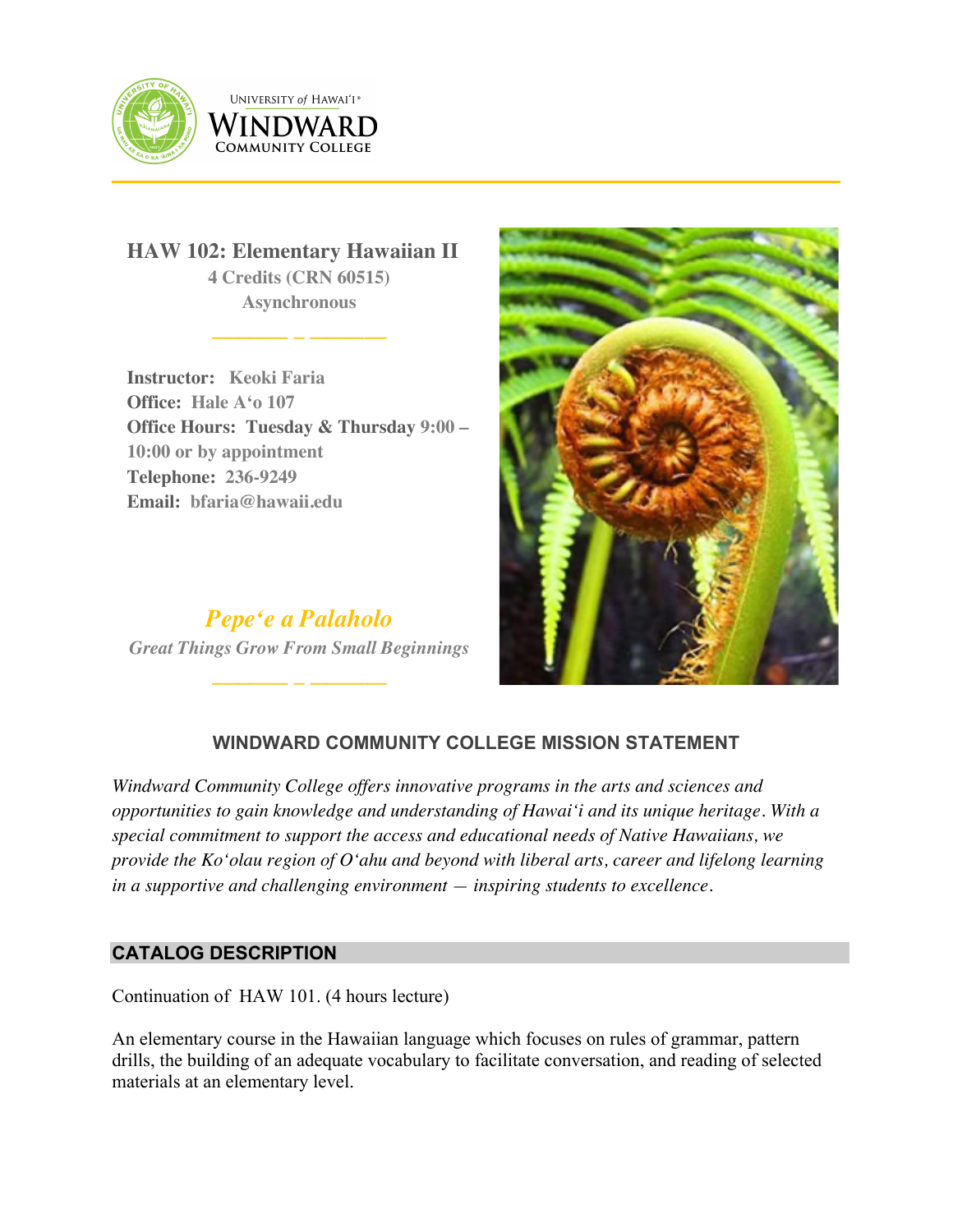## **STUDENT LEARNING OUTCOMES**

Upon completion of the course, the student will be able to:

- 1. Demonstrate the increased ability to comprehend and respond to basic spoken Hawaiian about daily activities, about the student's life and interests and to narrate past, present and future events.
- 2. Demonstrate the increased ability to read and write Hawaiian sentences using more grammatical patterns and a working vocabulary of some 1,000 words, plus idiomatic expressions.
- 3. Speak Hawaiian with increasing fluency and with correct inflection, intonation and rhythm.

## **CLASS CONDUCT**

This course is an asychronous, 8 week course. Students are expected to engage with fellow students in the discussion forums and other assignments. Correspondance with your fellow classmates should be positive, encouraging and collegial at all times.

Students are also recommended to reach out to the instructor immediately if there is an issue or have any questions that they are not able to figure out through the material provided.

## **LEARNING RESOURCES AND SUPPLIES**

All resources for this course will be accessable through the course's online site on *Canvas*. The following are recommended however not required.

*Hawaiian Dictionary* by Dr. Samuel Elbert and Mrs. Mary Kawena Pukui.

*Ka Lei Haʻaheo* by Alberta Pua Hopkins

*ʻŌlelo Noʻeau: Hawaii Proverbs and Poetical Sayings* by Mrs. Mary Kawena Pukui.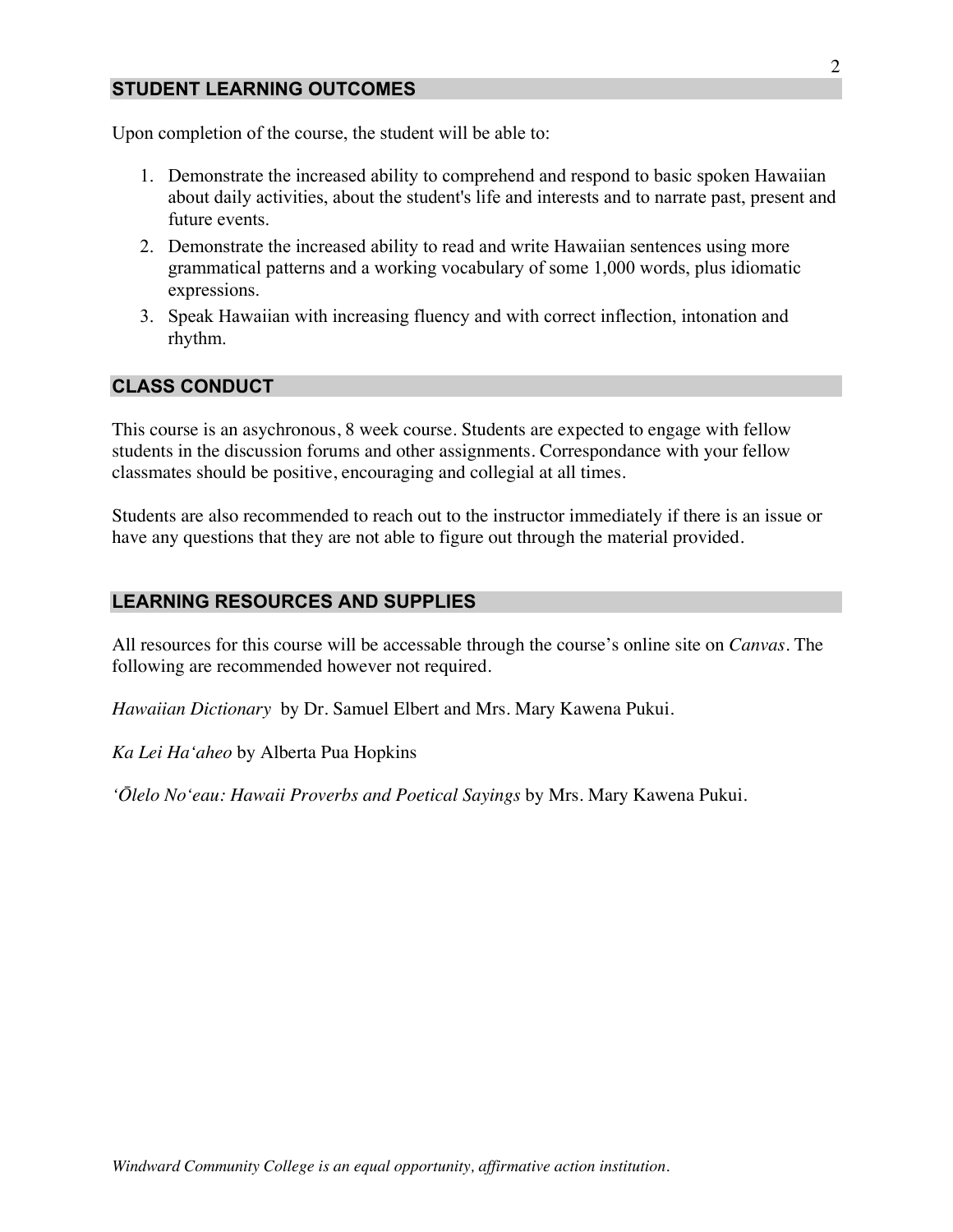### **COURSE CONTENT**

Concepts or topics to be covered

- ʻĀina
- Aliʻi
- Hoʻokipa
- ʻOhana
- Hana o ka hale
- Hana punahele

#### **COURSE TASKS**

Assignments and quizzes will be found in the courses online site in *Canvas*. The work is organized by modules. Please the read the module overview before preceeding to the activities. The activities are listed in the suggested order that they are to be completed.

### **ASSESSMENTS AND TASKS**

*Hana o ka Papa*, or class work, comprises of activities, assignments, and quizzes. *Hana o ka*  Papa will comprise the bulk of the work for this course. *Hōʻike Nui* are summative assessments that will test listening and reading comprehension, writing, and speaking. There will be two (2) *Hōʻike Nui* given during the semester. Your final grade will be based on the percentage of the number of points earned during the course. The percentage for each grade is as follows:

- 90% 100% A
- $80\% 89\%$  B
- 70% 79% C
- $60\% 69\%$  D
- $0\%$  59% F

#### **DISABILITIES AND ACCOMODATIONS**

If you have a physical, sensory, health, cognitive, or mental health disability that could limit your ability to fully participate in this class, you are encouraged to contact the Accessibility Counselor to discuss reasonable accommodations that will help you succeed in this class. Roy Inouye can be reached at (808) 235-7448, royinouy@hawaii.edu, or you may stop by Hale Kāko'o 106 for more information.

#### **SEX DISCRIMINATION AND GENDER-BASED VIOLENCE RESOURCES (TITLE IX)**

Windward Community College is committed to providing a learning, working, and living environment that promotes personal integrity, civility, and mutual respect and is free of all forms of sex discrimination and gender-based violence, including sexual assault, sexual harassment, gender-based harassment, domestic violence, dating violence, and stalking.